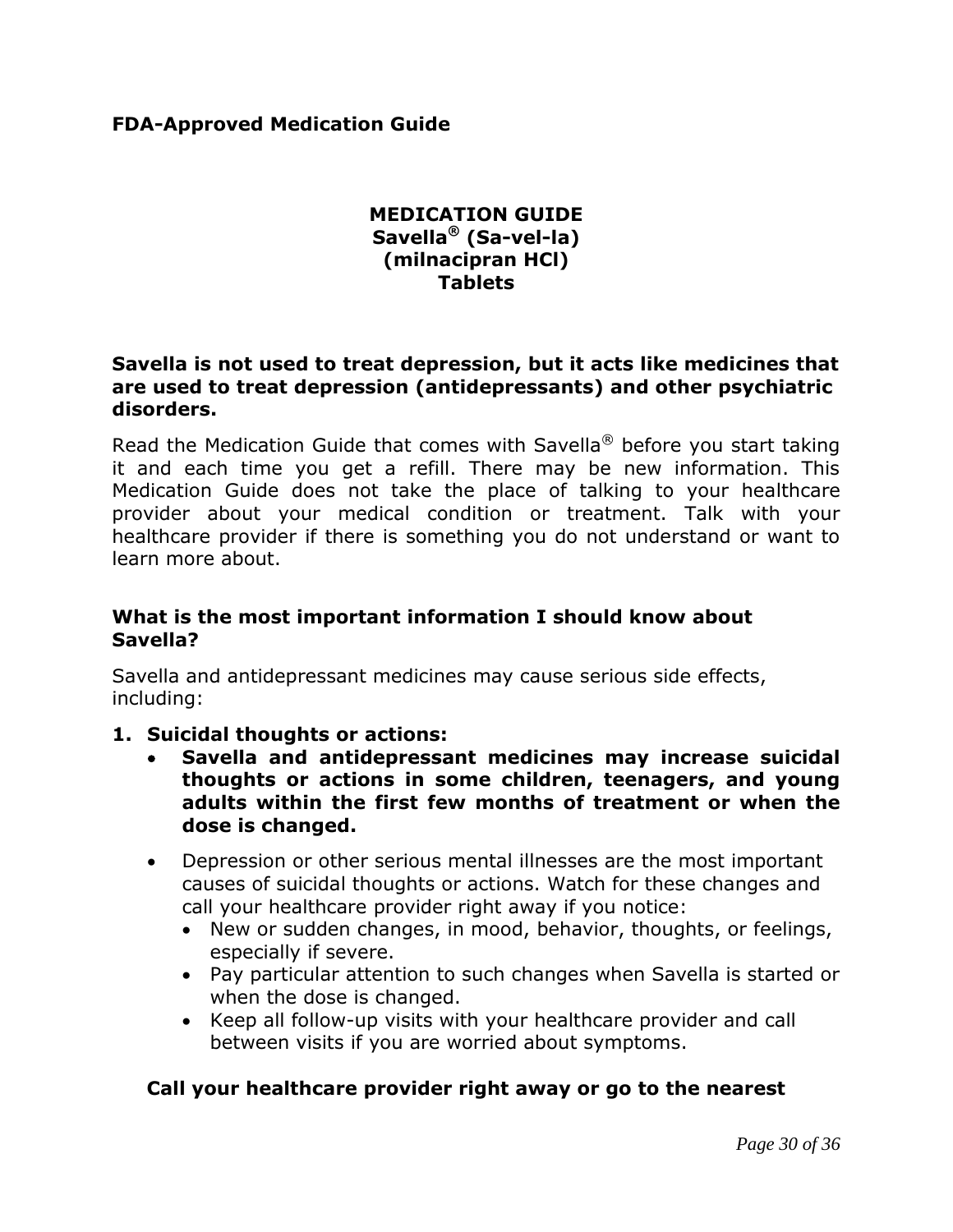## **hospital emergency room if you have any of the following symptoms, especially if they are new, worse, or worry you:**

- attempts to commit suicide
- acting on dangerous impulses
- acting aggressive, being angry, or violent
- thoughts about suicide or dying
- new or worse depression
- new or worse anxiety or panic attacks
- feeling agitated, restless, angry or irritable
- trouble sleeping (insomnia)
- an increase in activity or talking more than what is normal for you
- other unusual changes in behavior or mood

## **Call your healthcare provider right away or go to the nearest hospital emergency room if you have any symptoms of the serious side effects listed below:**

- **2. Serotonin Syndrome. This condition can be life-threatening, symptoms may include:**
	- agitation, hallucinations, coma or other changes in mental status
	- coordination problems or muscle twitching (overactive reflexes)
	- sweating or fever
	- diarrhea
	- muscle rigidity
	- dizziness
	- tremor

Symptoms such as racing heartbeat, high or low blood pressure, nausea, vomiting, and flushing are common with Savella. **Call your healthcare provider right away if you get these symptoms and they are severe or if they happen with any of the symptoms of serotonin syndrome listed above.**

**3. Increase in blood pressure or heart rate:** Savella may increase your blood pressure or heart rate. Your blood pressure and heart rate should be checked before you start and during treatment with Savella. Before taking Savella, tell your healthcare provider if you have high blood pressure or problems with your heart or blood vessels (cardiovascular disease).

## **4. Seizures or convulsions.**

- **5. Liver problems. Symptoms of liver problems may include:**
	- itching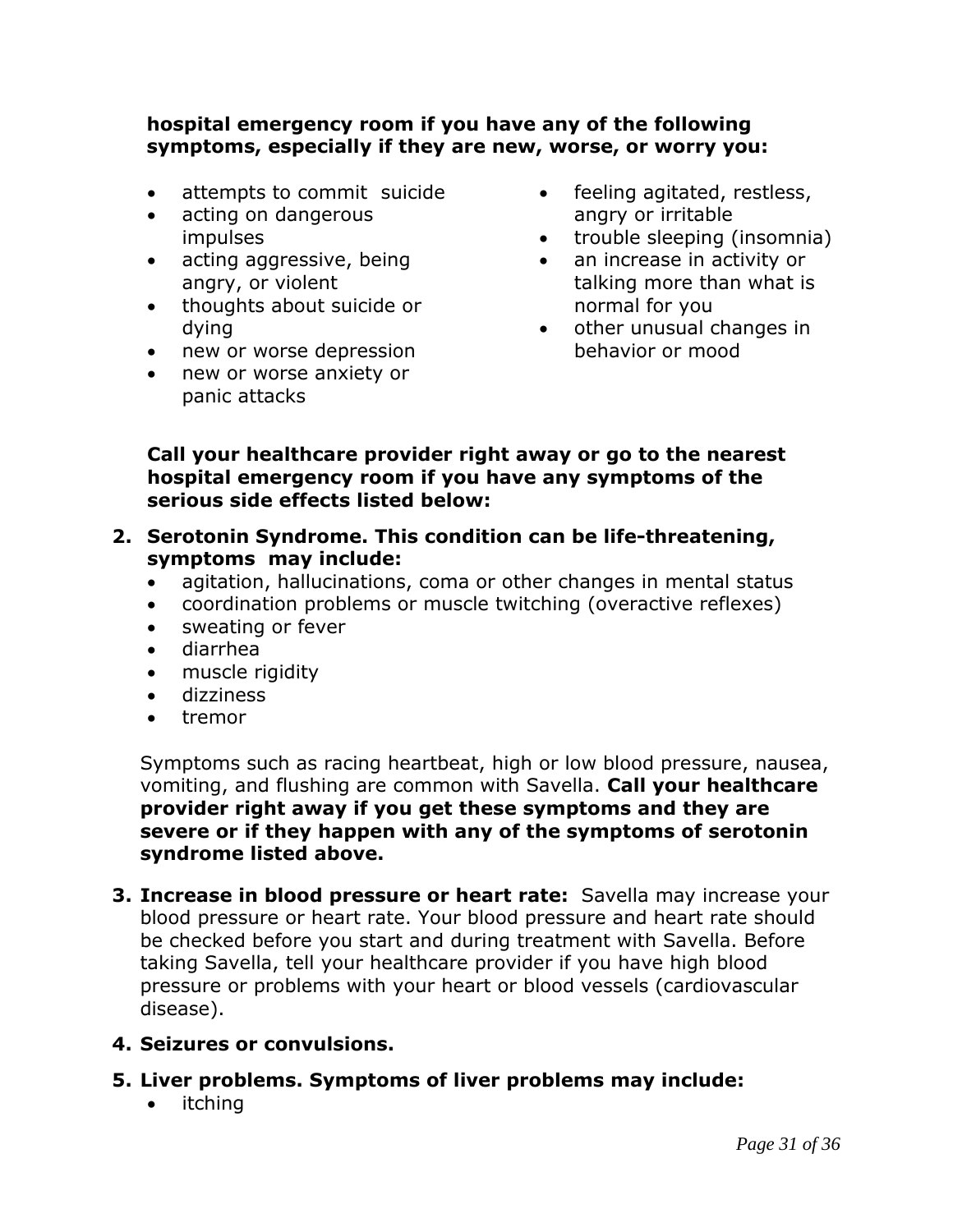- right upper abdominal pain
- dark urine
- yellowing of your skin or eyes
- enlarged liver
- increased liver enzymes
- **6. Low salt (sodium) levels in the blood.** Elderly people may be at greater risk for this. Symptoms may include:
	- headache
	- weakness or feeling unsteady
	- confusion, problems concentrating or thinking or memory problems
- **7. Abnormal bleeding:** Savella and other similar medicines

(antidepressants) may increase your risk of bleeding or bruising, especially if you take the blood thinner warfarin (Coumadin, Jantoven), a nonsteroidal anti-inflammatory drug (NSAID), or aspirin.

#### **8. Manic episodes**

- greatly increased energy
- severe trouble sleeping
- racing thoughts
- reckless behavior
- unusually grand ideas
- excessive happiness or irritability
- talking more or faster than usual

## **9. Problems with urination**

- decreased urine flow
- unable to pass any urine

Men may be more likely to have these symptoms, and may develop pain in their testicles or have problems with ejaculation.

## **10. Visual problems**

- $\bullet$  eye pain
- changes in vision
- swelling or redness in or around eye

Only some people are at risk for these problems. You may want to undergo an eye examination to see if you are at risk and receive preventative treatment if you are.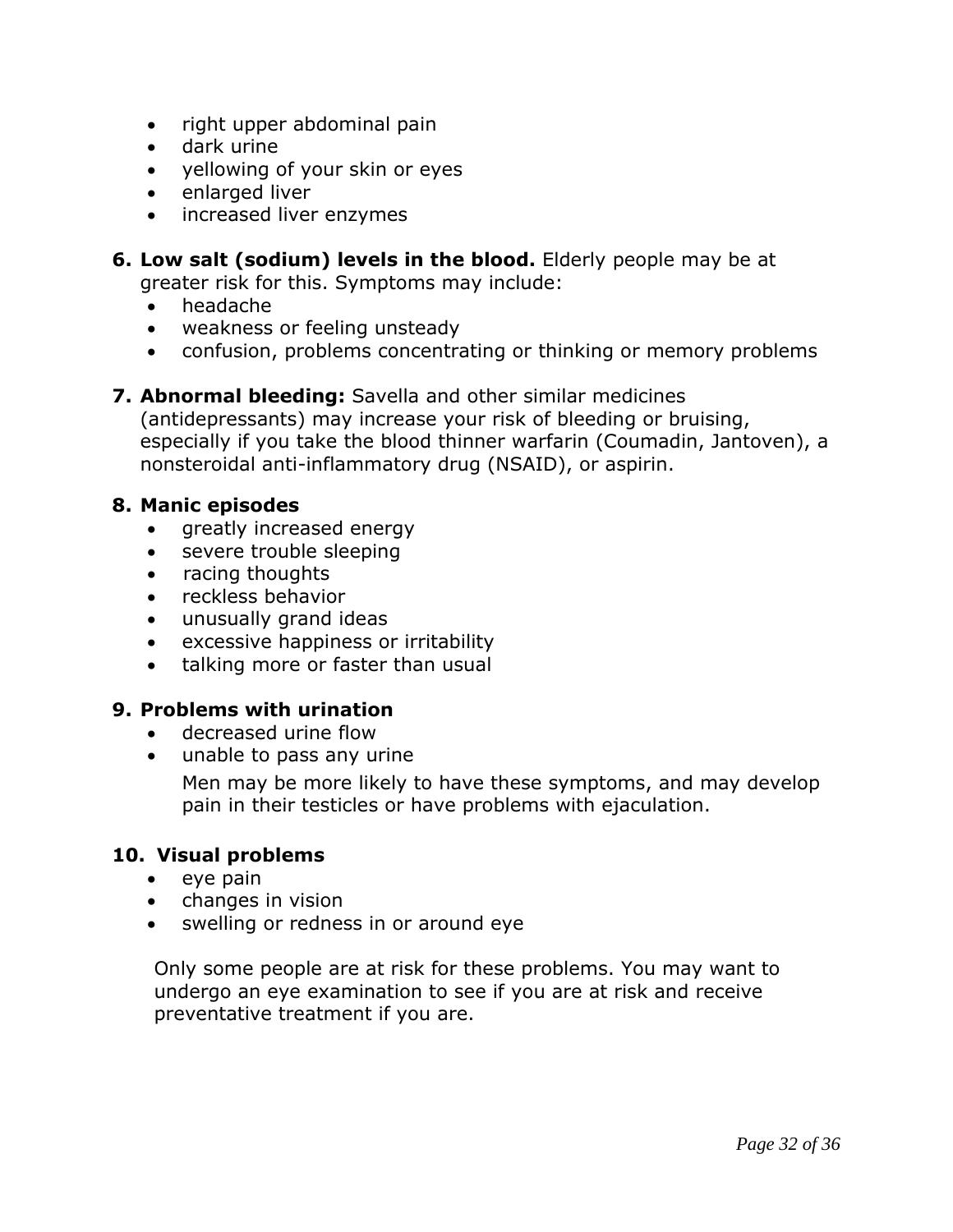## **Do not stop Savella without first talking to your healthcare provider.**

Stopping Savella too quickly may cause symptoms, some serious, including:

- anxiety, irritability, or confusion
- feeling tired or problems sleeping
- headache, dizziness, seizures
- **e** electric shock-like sensations, ringing in ears

## **What is Savella?**

Savella is a prescription medicine used to manage fibromyalgia. It is important to talk with your healthcare provider about the risks of treating fibromyalgia and also the risks of not treating it. You should discuss all treatment choices with your healthcare provider.

It is not known if Savella is safe and effective in children.

## **Who should not take Savella?**

## **Do not take Savella if you**:

- **take a Monoamine Oxidase Inhibitor (MAOI).** Ask your healthcare provider or pharmacist if you are not sure if you take an MAOI, including the antibiotic linezolid.
	- Do not take an MAOI within 5 days of stopping Savella unless your healthcare provider tells you to.
	- Do not start Savella if you stopped taking an MAOI in the last 14 days unless your healthcare provider tells you to.
	- **People who take Savella close in time to an MAOI may have serious or even life-threatening side effects. Get medical help right away if you have any of these symptoms:**
		- high fever
		- uncontrolled muscle spasms
		- stiff muscles
		- rapid changes in heart rate or blood pressure
		- confusion
		- loss of consciousness (pass out)

# **What should I tell my healthcare provider before taking Savella?**

# **Before starting Savella, tell your healthcare provider if you:**

- have heart problems or high blood pressure
- have liver problems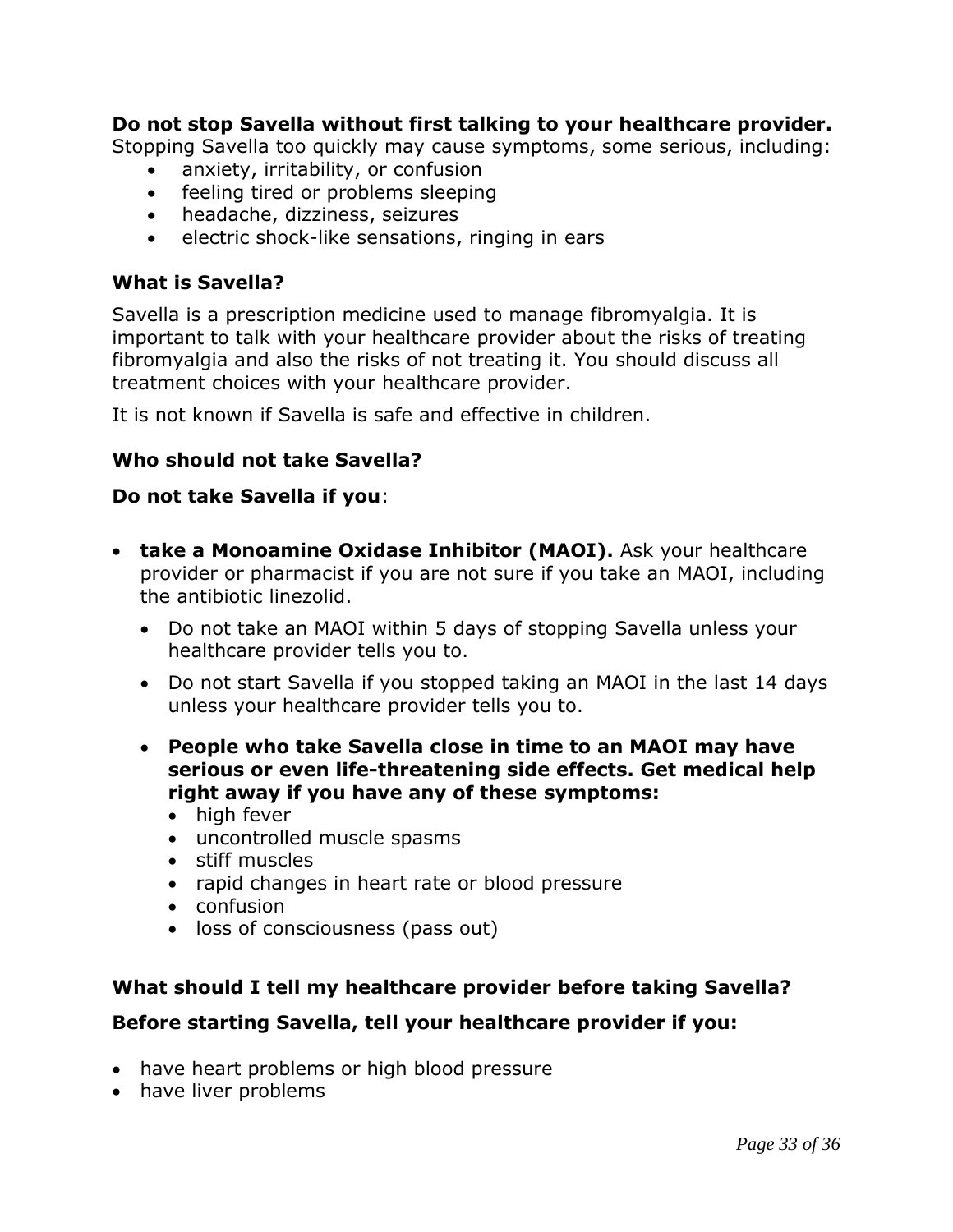- have kidney problems
- have or had seizures or convulsions
- have bipolar disorder or mania
- have low sodium levels in your blood
- have or had bleeding problems
- drink alcohol. Talk to your healthcare provider about how often and how much alcohol you drink.
- have any other medical conditions
- are pregnant or plan to become pregnant. It is not known if Savella will harm your unborn baby.

**Pregnancy registry:** There is a pregnancy registry for women who take Savella during pregnancy. The purpose of the registry is to collect information about the health of you and your baby. You may talk to your healthcare provider about how you can take part in this registry, or you may call the Registry directly at 1-877-643-3010 or go to www.savellapregnancyregistry.com.

 are breastfeeding or plan to breastfeed. Savella can pass into your breast milk and may harm your baby. Talk to your healthcare provider about the best way to feed your baby while taking Savella.

#### **Tell your healthcare provider about all the medicines that you take,**

including prescription and over-the counter medicines, vitamins, and herbal supplements. Savella and some medicines may interact with each other, may not work as well, or may cause serious side effects when taken together.

Your healthcare provider or pharmacist can tell you if it is safe to take Savella with your other medicines. Do not start or stop any medicine while taking Savella without talking to your healthcare provider first.

#### **How should I take Savella?**

- Take Savella exactly as your healthcare provider tells you.
- Your healthcare provider will slowly increase your dose to find the dose that is right for you.
	- On the first day of treatment, you will take 1 dose of Savella as prescribed.
	- After your first dose, your healthcare provider will tell you how much Savella to take and when to take it, usually 2 times each day.
- You may take Savella with or without food. Taking Savella with food may help you tolerate it better.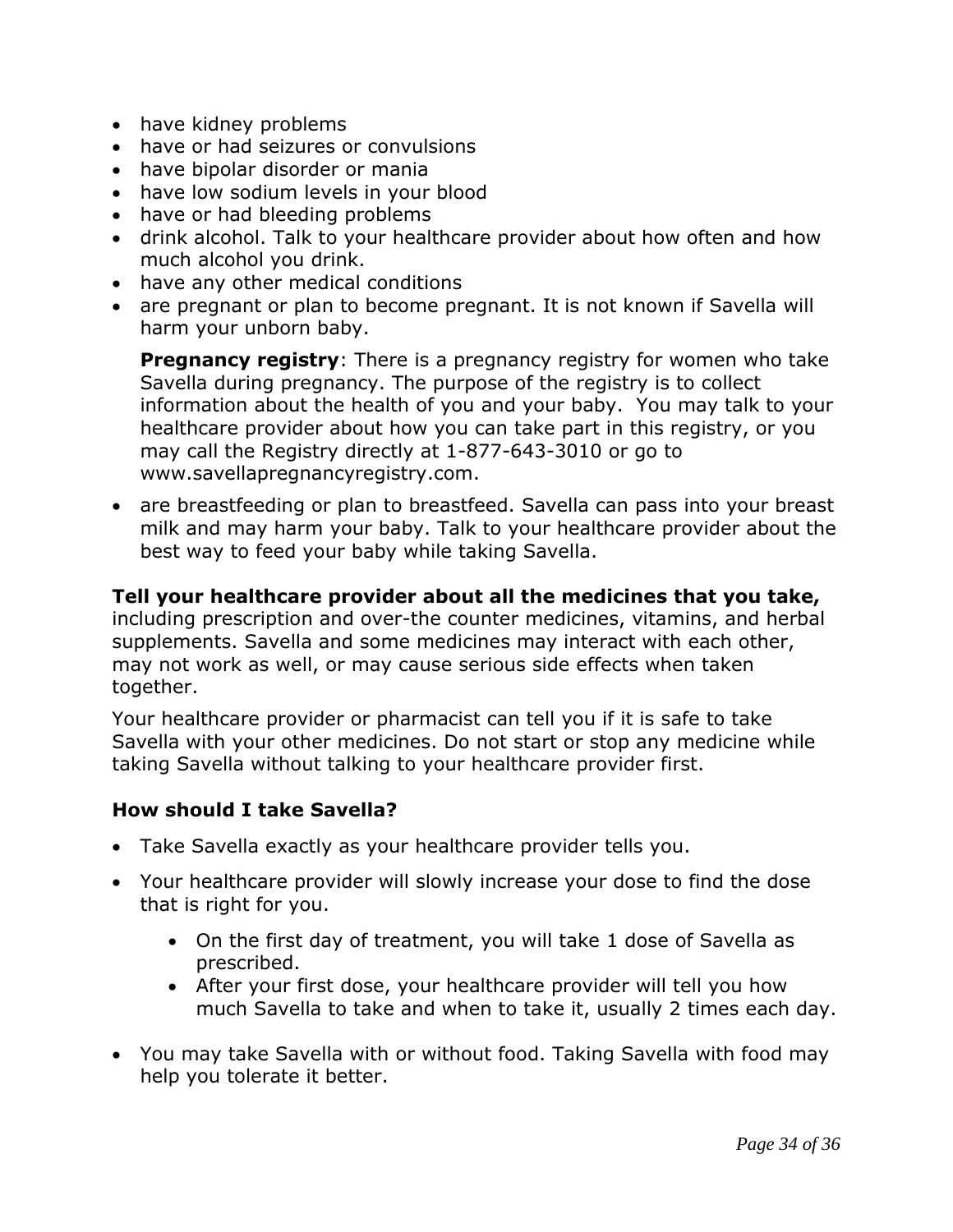- If you miss a dose, skip the missed dose and take the next dose at your regular time.
- Tell your healthcare provider if you feel that your condition is not improving during treatment with Savella.
- If you take too much Savella, call your healthcare provider or go to the nearest hospital emergency room right away.

## **What should I avoid while taking Savella?**

 Do not drive or operate machinery until you know how Savella affects you. Savella may make you less alert and affect your reaction time.

## **What are the possible side effects of Savella?**

## **Savella may cause side effects, some serious, including:**

 See "**What is the most important information I should know about Savella?**"

The most common side effects of Savella include:

- nausea
- headache
- constipation
- dizziness
- trouble sleeping
- hot flush
- increased sweating
- vomiting
- irregular heartbeat (palpitations)
- heart rate increased
- dry mouth
- high blood pressure (hypertension)

Tell your healthcare provider if you have any side effect that bothers you or that does not go away.

These are not all the possible side effects of Savella. For more information, ask your healthcare provider or pharmacist.

Call your doctor for medical advice about side effects. You may report side effects to FDA at 1-800-FDA-1088.

## **How should I store Savella?**

• Store at room temperature between 68°F to 77°F (20°C to 25°C).

# **Keep Savella and all medicines out of the reach of children.**

# **General information about the safe and effective use of Savella**

Medicines are sometimes prescribed for purposes other than those listed in a Medication Guide. Do not use Savella for a condition for which it was not